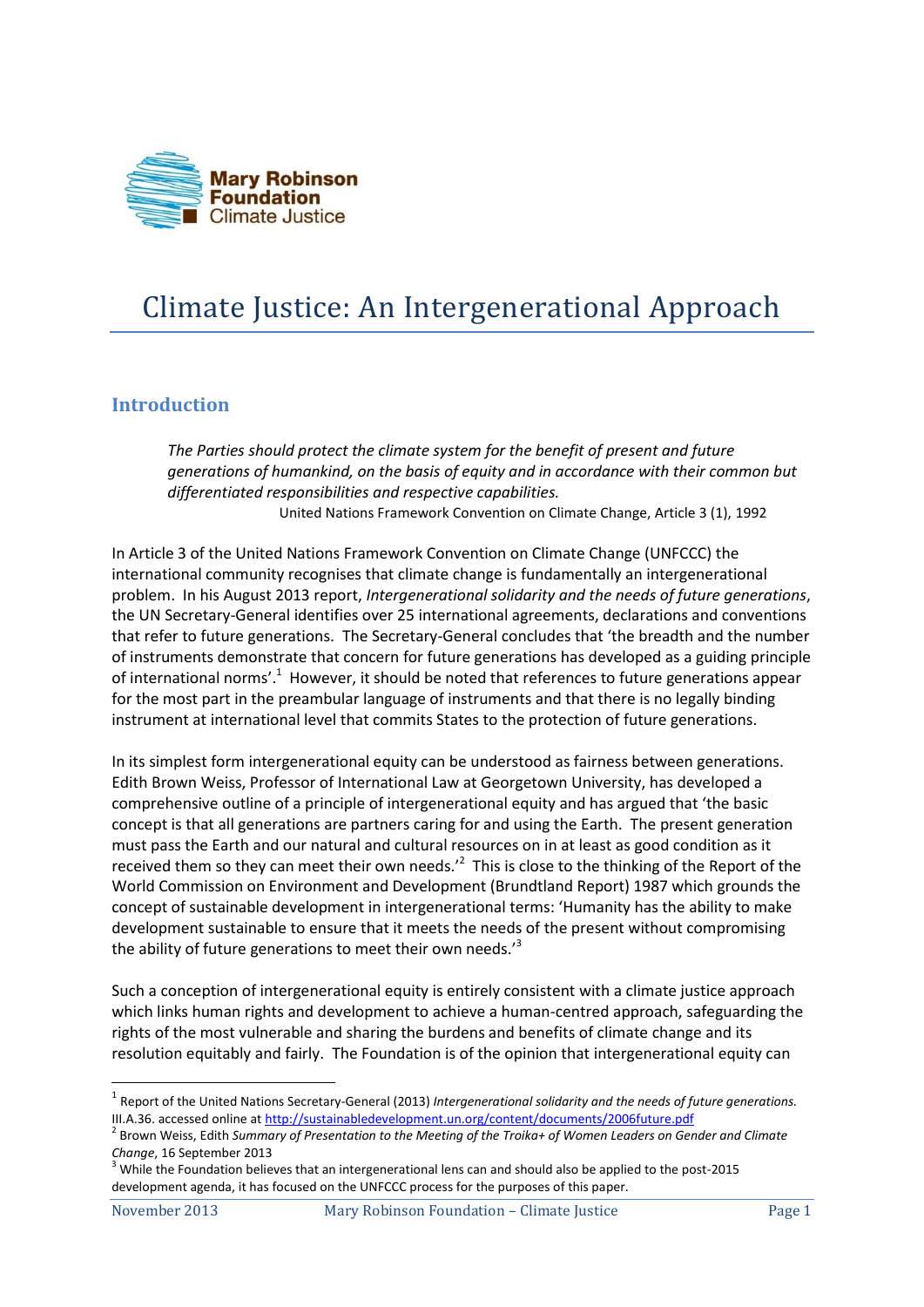serve as a unifying theme that connects developed and developing countries, young and old, to advocate for bold action on climate change. An intergenerational approach can complement and reenforce the principle of common but differentiated responsibilities and respective capabilities by ensuring that the legitimate right of the poorest to develop is not sacrificed in the name of future generations. Equally however, the needs of the present generation cannot always take precedence over those of future generations. Intergenerational equity can help to deliver a framework of cooperation in 2015 that is based on shared values.

## **The Moral Imperative**

*Today we are more aware than ever of the implications of our actions on future generations, not least in areas like climate change.*

Report of the Oxford Martin Commission for Future Generations, September 2013

It is this awareness of the implications of our actions, or inaction, on future generations that increases the demand for an urgent response to the climate crisis. The Report of the Oxford Martin Commission expresses concern that 'a culture of short-termism' pervades modern political life and a belief that 'future generations should not be discriminated against simply because they exist in the future and do not currently have political or economic influence.<sup>'4</sup> An inability to plan for the longterm will have devastating consequences for future generations. The choices that we make and policies that we develop – on energy, water, greenhouse gas emissions, cities, models of business, etc. – will determine the options that will be available to the generations to come.

The work of the Intergovernmental Panel on Climate Change (IPCC) allows all strands of society to understand the long-term impacts of our actions while technological advancement enables us to mitigate and adapt to the impacts of climate change should we so choose. The contribution of Working Group 1 to the IPCC Fifth Assessment Report underscores the urgency to act now if we are to avoid passing an unsolvable problem to future generations; 'In order to limit the cumulative emissions to meet the 2°C objective, the global emissions would need to peak during the next few years and be reduced to less than 50% of 1990 levels by 2050.'<sup>5</sup> This message is reinforced in the 2013 UNEP Emissions Gap Report which states that 'after 2020, the world will have to rely on more difficult, costlier and riskier means of meeting the target……. If the gap is not closed or significantly narrowed by 2020, the door to many options to limit temperature increase to 1.5° C at the end of this century will be closed.'<sup>6</sup>

The time to act is now, the longer we wait the more we intensify and perpetuate the injustice of climate change.

## **Planning for the Future**

The Foundation believes that there are a number of steps that can be taken in order to ensure that intergenerational equity plays a role in the formulation of an equitable and ambitious climate agreement in 2015 and that an intergenerational approach inspires greater urgency amongst political leaders to act. History would suggest that the concept of intergenerational equity will feature in the preambular text of a new agreement. This would be an important step, but there is a

<http://www.unep.org/publications/ebooks/emissionsgapreport2013/>

1

<sup>4</sup> Oxford Martin Commission for Future Generations (2013) *Now for the Long Term*

<sup>5</sup> IPCC Working Group I (2013) *Working Group I Contribution to the IPCC Fifth Assessment Report Climate Change 2013: The Physical Science Basis* accessed online a[t http://www.ipcc.ch/report/ar5/wg1/](http://www.ipcc.ch/report/ar5/wg1/)  $<sup>6</sup>$  UNEP (2013) The Emissions Gap Report 2013 accessed online at</sup>